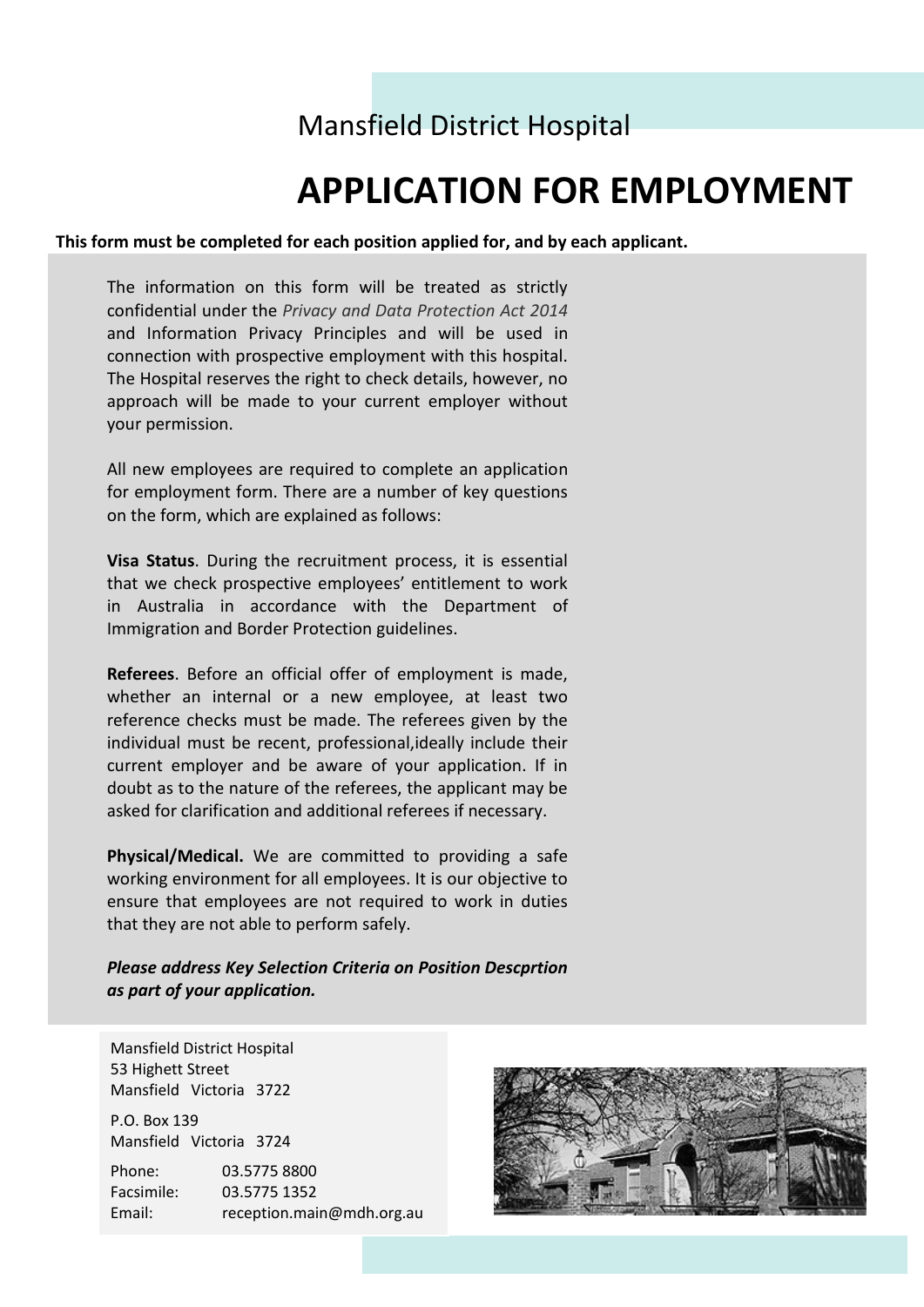### **Mansfield District Hospital APPLICATION FOR EMPLOYMENT**

| Position Applied for:                                                                                                                                                                                                                                                                                                                                                                                                                                                                    |                                          |                                     |  |                                                                                                             |                     |                              |     |                         |  |
|------------------------------------------------------------------------------------------------------------------------------------------------------------------------------------------------------------------------------------------------------------------------------------------------------------------------------------------------------------------------------------------------------------------------------------------------------------------------------------------|------------------------------------------|-------------------------------------|--|-------------------------------------------------------------------------------------------------------------|---------------------|------------------------------|-----|-------------------------|--|
|                                                                                                                                                                                                                                                                                                                                                                                                                                                                                          |                                          |                                     |  | Please indicate how you learned about the position being applied for:                                       |                     |                              |     |                         |  |
| Internet: $\square$                                                                                                                                                                                                                                                                                                                                                                                                                                                                      |                                          | Newspaper: $\square$                |  | <b>Professional Association:</b>                                                                            |                     | Family/Friend: $\square$     |     | Direct enquiry: $\Box$  |  |
|                                                                                                                                                                                                                                                                                                                                                                                                                                                                                          |                                          |                                     |  |                                                                                                             |                     |                              |     |                         |  |
| Other: $\square$                                                                                                                                                                                                                                                                                                                                                                                                                                                                         |                                          |                                     |  |                                                                                                             |                     |                              |     |                         |  |
| <b>SECTION A</b>                                                                                                                                                                                                                                                                                                                                                                                                                                                                         |                                          |                                     |  |                                                                                                             |                     |                              |     | <b>PERSONAL DETAILS</b> |  |
| PLEASE USE BLOCK LETTERS                                                                                                                                                                                                                                                                                                                                                                                                                                                                 |                                          |                                     |  |                                                                                                             |                     |                              |     |                         |  |
| Mr/Ms/Miss Mrs:                                                                                                                                                                                                                                                                                                                                                                                                                                                                          |                                          | Family Name:<br><b>Other Names:</b> |  |                                                                                                             |                     |                              |     |                         |  |
| <b>Former Names:</b><br>(if applicable)                                                                                                                                                                                                                                                                                                                                                                                                                                                  |                                          |                                     |  |                                                                                                             |                     |                              |     |                         |  |
| <b>Current Address:</b>                                                                                                                                                                                                                                                                                                                                                                                                                                                                  |                                          |                                     |  |                                                                                                             |                     |                              |     |                         |  |
|                                                                                                                                                                                                                                                                                                                                                                                                                                                                                          |                                          |                                     |  |                                                                                                             |                     |                              |     | Postcode:               |  |
| Contact                                                                                                                                                                                                                                                                                                                                                                                                                                                                                  |                                          | Home Phone:                         |  |                                                                                                             |                     | Mobile:                      |     |                         |  |
| <b>Email Address:</b>                                                                                                                                                                                                                                                                                                                                                                                                                                                                    |                                          |                                     |  |                                                                                                             |                     |                              |     |                         |  |
| Professional Body Registration No. (if applicable):                                                                                                                                                                                                                                                                                                                                                                                                                                      |                                          |                                     |  |                                                                                                             |                     |                              |     |                         |  |
| Division (if applicable)                                                                                                                                                                                                                                                                                                                                                                                                                                                                 |                                          |                                     |  |                                                                                                             |                     |                              |     |                         |  |
| 1. Are you a permanent resident of Australia?                                                                                                                                                                                                                                                                                                                                                                                                                                            |                                          |                                     |  |                                                                                                             |                     | YES                          | NO: |                         |  |
| If NO, what is your visa status:                                                                                                                                                                                                                                                                                                                                                                                                                                                         |                                          |                                     |  |                                                                                                             |                     |                              |     |                         |  |
| Passport Number:                                                                                                                                                                                                                                                                                                                                                                                                                                                                         |                                          |                                     |  |                                                                                                             | <b>Expiry Date:</b> |                              |     |                         |  |
| 2.                                                                                                                                                                                                                                                                                                                                                                                                                                                                                       |                                          |                                     |  | If your application is successful, you will be required to consent to a MDH initiated Police Check for pre- |                     |                              |     |                         |  |
|                                                                                                                                                                                                                                                                                                                                                                                                                                                                                          |                                          |                                     |  | employment screening purposes. You will also be required to provide a valid employee Working with Children  |                     |                              |     |                         |  |
| Check or demonstrate that you have applied for a WWCC prior to commencing work.                                                                                                                                                                                                                                                                                                                                                                                                          |                                          |                                     |  |                                                                                                             |                     |                              |     |                         |  |
| All staff are required to undergo a police check prior to employment and every 3 years thereafter. If any recorded convictions<br>are disclosed, MDH will conduct an assessment to determine if employment will proceed. A police check is only valid on the date<br>it is issued, therefore, staff have an obligation to immediately disclose any criminal charges or convictions that are registered as<br>court disclosable outcomes during this 3 year period between police checks. |                                          |                                     |  |                                                                                                             |                     |                              |     |                         |  |
| 3. Are you prepared to work shift work?<br>YES $\Box$<br>NO:                                                                                                                                                                                                                                                                                                                                                                                                                             |                                          |                                     |  |                                                                                                             |                     |                              |     |                         |  |
| Do you associate with being of Aboriginal<br>4.                                                                                                                                                                                                                                                                                                                                                                                                                                          |                                          |                                     |  |                                                                                                             | YES $\Box$          |                              | NO: | H                       |  |
|                                                                                                                                                                                                                                                                                                                                                                                                                                                                                          | or Torres Strait Island (ATSI) Heritage? |                                     |  |                                                                                                             |                     |                              |     |                         |  |
|                                                                                                                                                                                                                                                                                                                                                                                                                                                                                          | No: MDH0001099 V 2.0                     |                                     |  | Reviewed: July 2017                                                                                         |                     | Next Review Date: 05/07/2019 |     |                         |  |
|                                                                                                                                                                                                                                                                                                                                                                                                                                                                                          | Previous form number: HR 10              |                                     |  |                                                                                                             |                     |                              |     | Page 2 of 5             |  |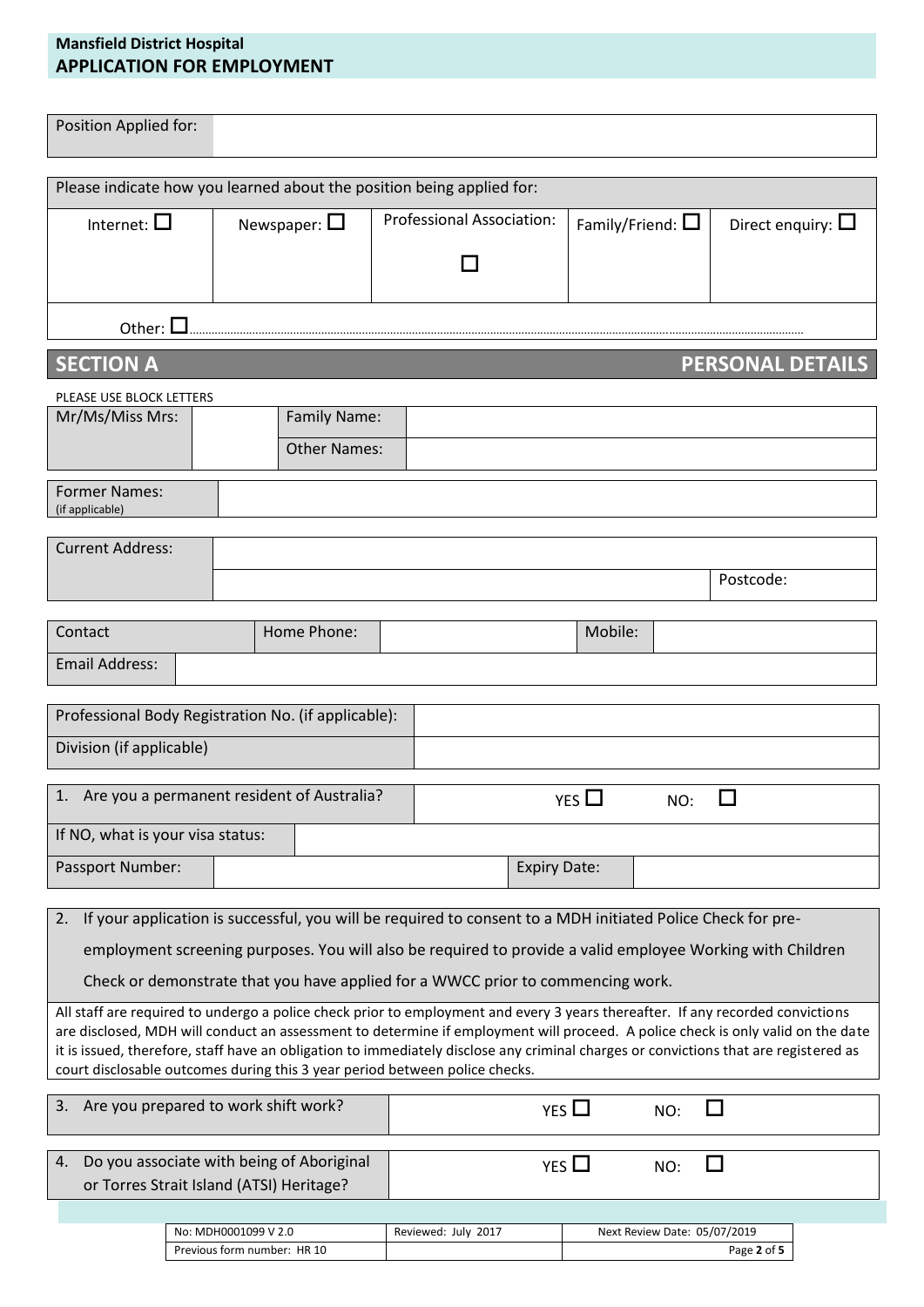| <b>Mansfield District Hospital</b><br><b>APPLICATION FOR EMPLOYMENT</b> |  |
|-------------------------------------------------------------------------|--|
|                                                                         |  |
| 5. Mansfield District Hospital is an equal                              |  |
| opportunity employer. Are there any                                     |  |
| issues that the organisation needs to                                   |  |
| consider to ensure access & support?                                    |  |
|                                                                         |  |

### **SECTION B EDUCATION**

You may attach photocopies (NOT ORIGINALS) of Awards but you will be required to produce originals for verification.

Applicants are reminded that overseas education and technical qualifications should be included.

| 1. University and/or College and/or Hospital. |                                 |      |  |  |
|-----------------------------------------------|---------------------------------|------|--|--|
| Course Undertaken                             | University / College / Hospital | Year |  |  |
|                                               |                                 |      |  |  |
|                                               |                                 |      |  |  |
|                                               |                                 |      |  |  |
|                                               |                                 |      |  |  |
|                                               |                                 |      |  |  |

| 2. Degree, Diploma or Certificate Awarded. |  |  |  |  |
|--------------------------------------------|--|--|--|--|
| Please attach certified copy.              |  |  |  |  |
|                                            |  |  |  |  |
|                                            |  |  |  |  |
|                                            |  |  |  |  |
|                                            |  |  |  |  |
|                                            |  |  |  |  |

### **3. Other Qualifications and Skills.**

You should include professional or technical qualifications, membership or professional associations, short courses, fluency in languages, etc.

| No: MDH0001099 V 2.0        | Reviewed: July 2017 | Next Review Date: 05/07/2019 |
|-----------------------------|---------------------|------------------------------|
| Previous form number: HR 10 |                     | Page 3 of 5                  |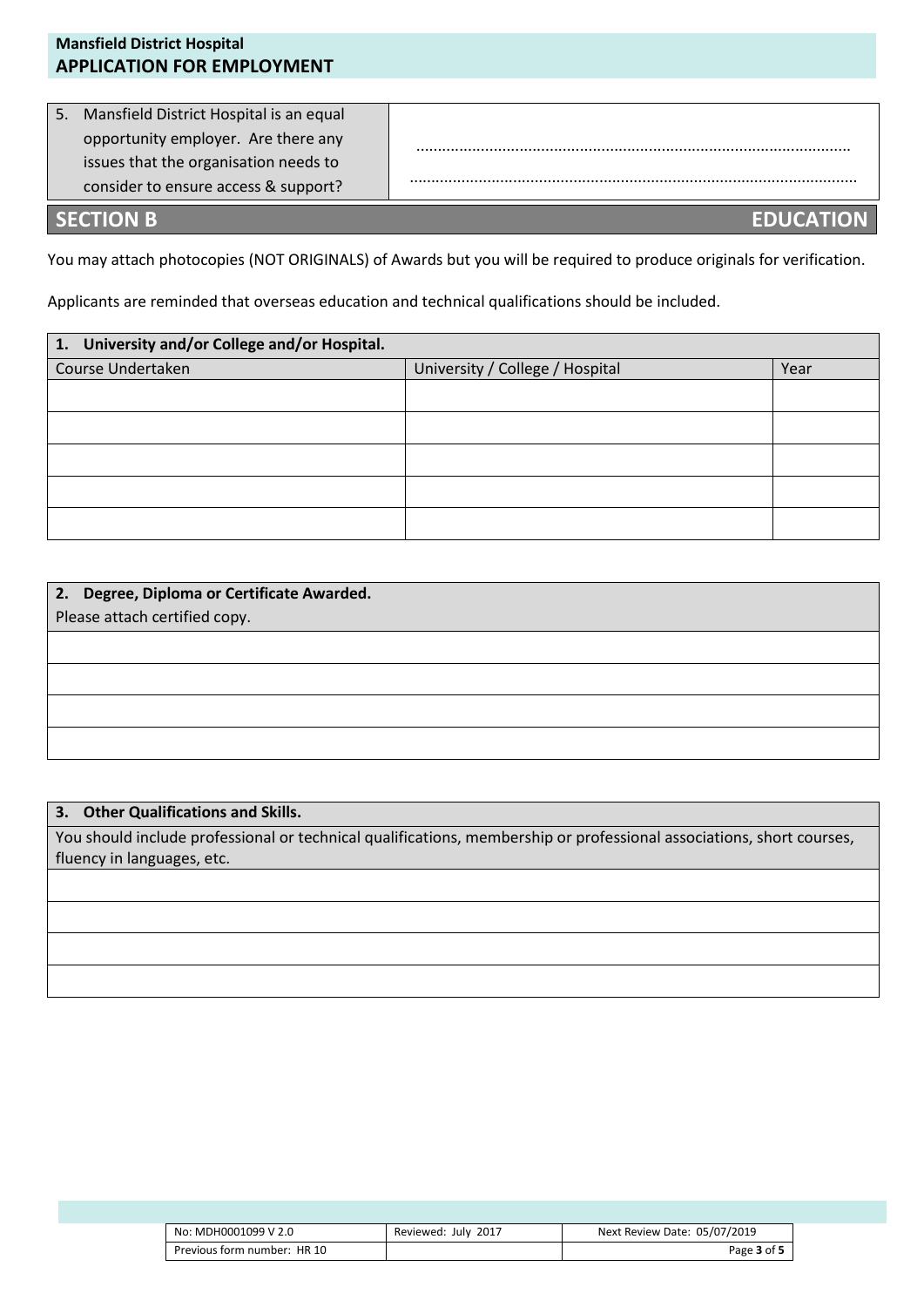### **Mansfield District Hospital APPLICATION FOR EMPLOYMENT**

### **SECTION C EMPLOYMENT HISTORY**

Please show where you have worked before. Include overseas as well as Australian work experience. Voluntary work experience may also be included or attach resume.

| Name of Employer | <b>Position Held</b> | Dates from / to |
|------------------|----------------------|-----------------|
|                  |                      |                 |
|                  |                      |                 |
|                  |                      |                 |
|                  |                      |                 |
|                  |                      |                 |
|                  |                      |                 |

| <b>Professional Referees</b> |                      |              |                       |  |  |
|------------------------------|----------------------|--------------|-----------------------|--|--|
| Name of Referee              | Title & Organisation | Relationship | <b>Contact Number</b> |  |  |
|                              |                      |              |                       |  |  |
|                              |                      |              |                       |  |  |
|                              |                      |              |                       |  |  |

| Give details of interests or activities which may assist your application |  |  |  |  |
|---------------------------------------------------------------------------|--|--|--|--|
|                                                                           |  |  |  |  |
|                                                                           |  |  |  |  |
|                                                                           |  |  |  |  |
|                                                                           |  |  |  |  |
|                                                                           |  |  |  |  |
|                                                                           |  |  |  |  |
|                                                                           |  |  |  |  |

A current Certificate of Service must be provided prior to commencement (Clinical staff only).

If available,please attach the Certificate of Service to this application form and return *. Note: Your orientation pack contains a template that can be provided to your employer for completion for this purpose.*

| No: MDH0001099 V 2.0        | 2017<br>Reviewed: July | Next Review Date: 05/07/2019 |
|-----------------------------|------------------------|------------------------------|
| Previous form number: HR 10 |                        | Page 4 of 5                  |